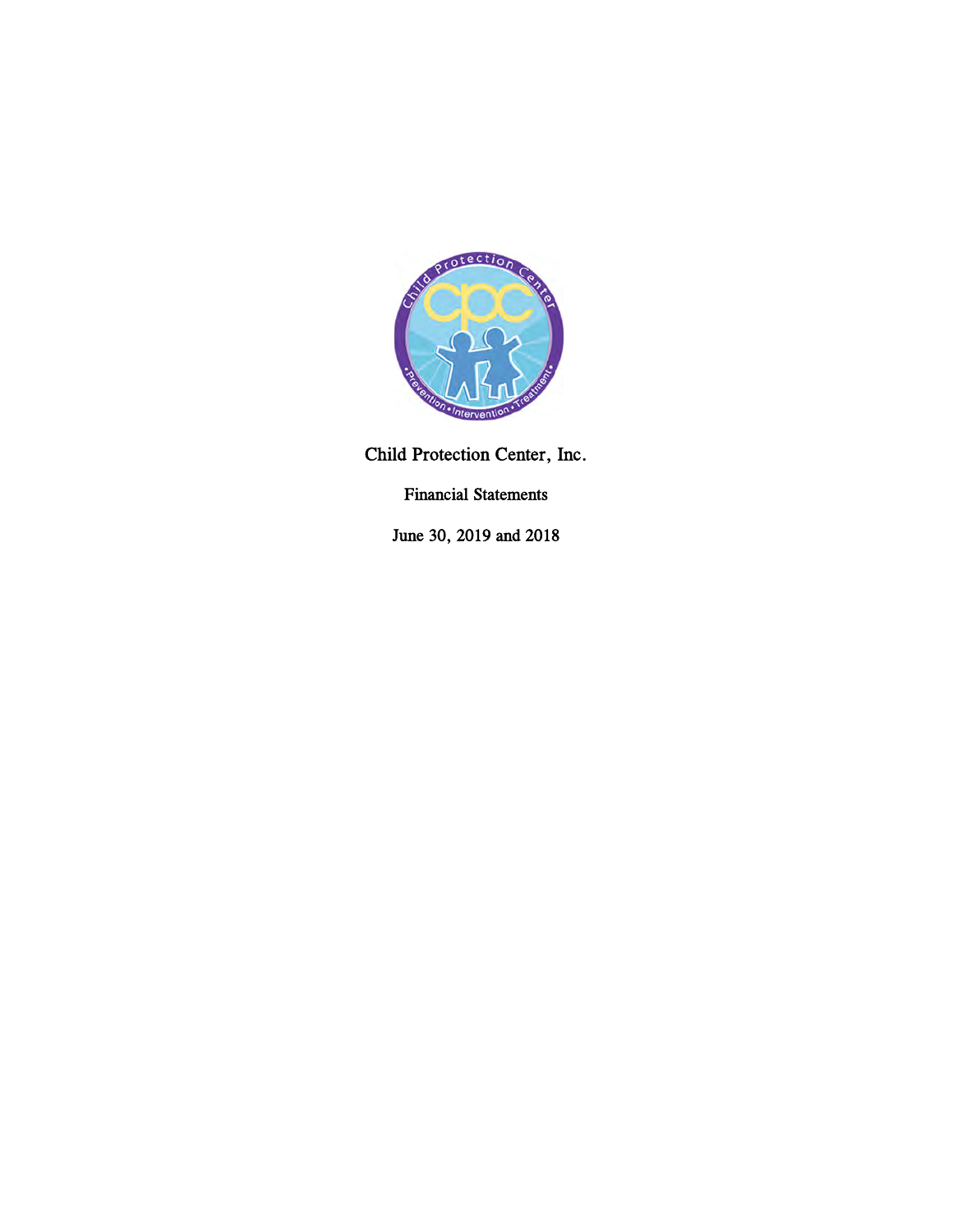# Table of Contents

|                                          | Page No.       |
|------------------------------------------|----------------|
| <b>Independent Auditor's Report</b>      | 3              |
| <b>Financial Statements</b>              |                |
| <b>Statements of Financial Position</b>  | $\overline{4}$ |
| <b>Statements of Activities</b>          | $5-6$          |
| <b>Statements of Functional Expenses</b> | $7 - 8$        |
| <b>Statements of Cash Flows</b>          | 9              |
| <b>Notes to Financial Statements</b>     | $10 - 18$      |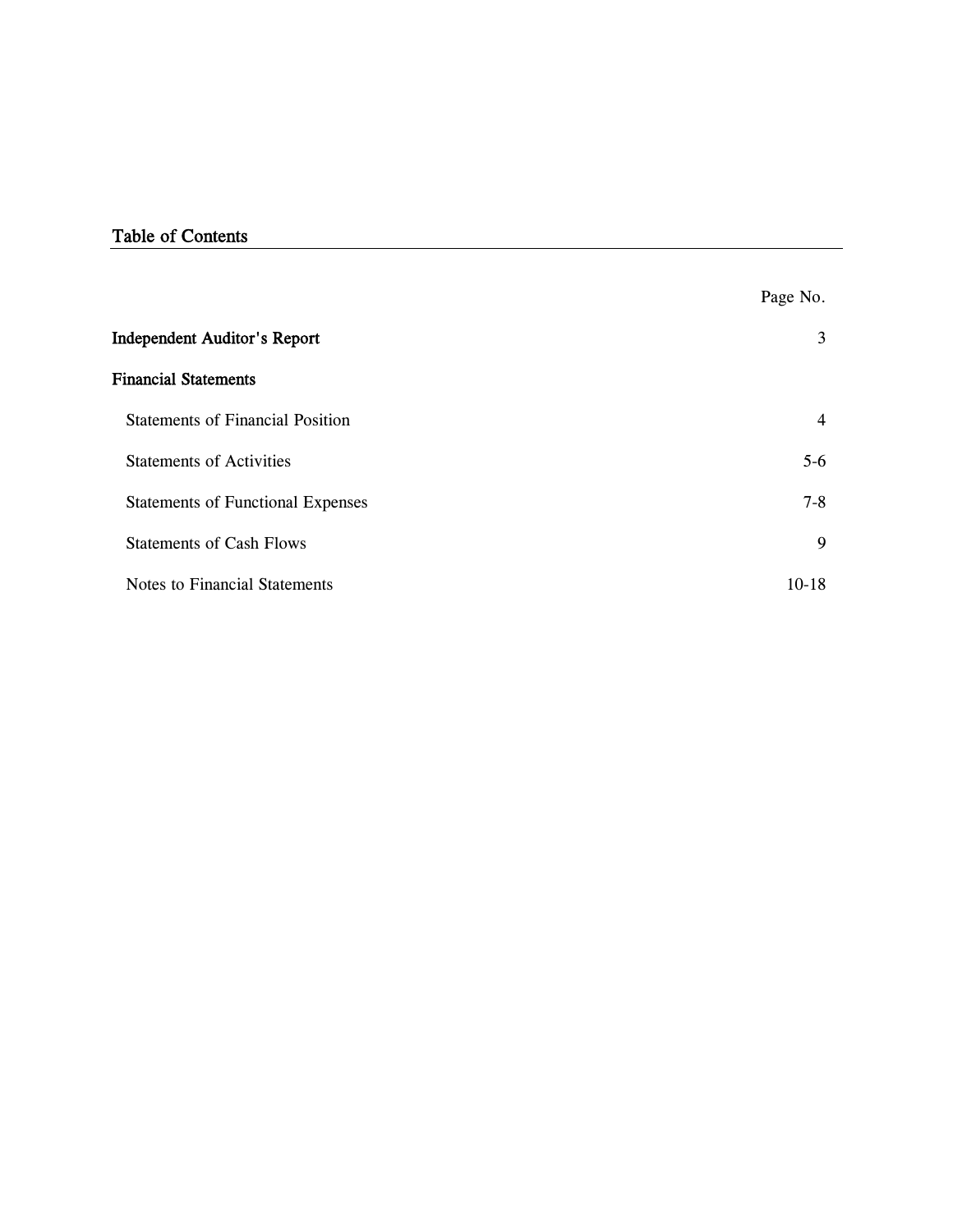

## Independent Auditor's Report

Board of Directors Child Protection Center, Inc.

#### Report on the Financial Statements

We have audited the accompanying financial statements of Child Protection Center, Inc., which comprise the statements of financial position as of June 30, 2019 and 2018; the related statements of activities, functional expenses, and cash flows for the years then ended; and the related notes to the financial statements.

#### Management's Responsibility for the Financial Statements

Management is responsible for the preparation and fair presentation of these financial statements in accordance with accounting principles generally accepted in the United States of America; this includes the design, implementation, and maintenance of internal control relevant to the preparation and fair presentation of financial statements that are free from material misstatement, whether due to fraud or error.

#### Auditor's Responsibility

Our responsibility is to express an opinion on these financial statements based on our audits. We conducted our audits in accordance with auditing standards generally accepted in the United States of America. Those standards require that we plan and perform the audits to obtain reasonable assurance about whether the financial statements are free from material misstatement.

An audit involves performing procedures to obtain audit evidence about the amounts and disclosures in the financial statements. The procedures selected depend on the auditor's judgment, including the assessment of the risks of material misstatement of the financial statements, whether due to fraud or error. In making those risk assessments, the auditor considers internal control relevant to the entity's preparation and fair presentation of the financial statements in order to design audit procedures that are appropriate in the circumstances, but not for the purpose of expressing an opinion on the effectiveness of the entity's internal control. Accordingly, we express no such opinion. An audit also includes evaluating the appropriateness of accounting policies used and the reasonableness of significant accounting estimates made by management, as well as evaluating the overall presentation of the financial statements.

We believe that the audit evidence we have obtained is sufficient and appropriate to provide a basis for our audit opinion.

#### Opinion

In our opinion, the financial statements referred to above present fairly, in all material respects, the financial position of Child Protection Center, Inc. as of June 30, 2019 and 2018, and the changes in its net assets and its cash flows for the years then ended in accordance with accounting principles generally accepted in the United States of America.

## Gregory, Sharer & Stuart, P.A.

Druggy Shows + Stewit, P.A.

St. Petersburg, Florida October 15, 2019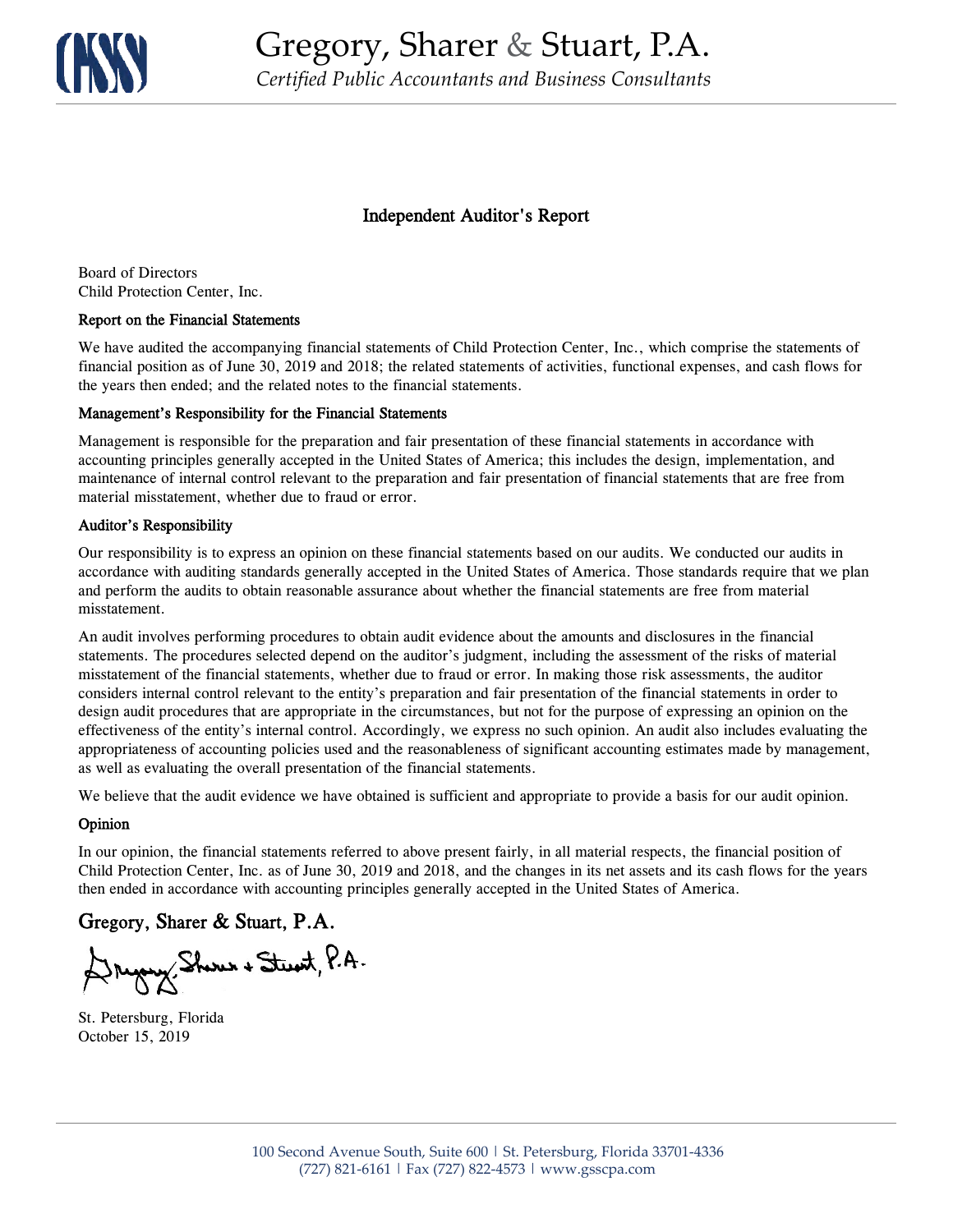| June 30,        |                                          |  |  |
|-----------------|------------------------------------------|--|--|
| 2019            | 2018                                     |  |  |
|                 |                                          |  |  |
|                 |                                          |  |  |
| 1,430,995<br>\$ | 1,397,297<br>\$                          |  |  |
|                 | 35,295                                   |  |  |
|                 | 226,929                                  |  |  |
|                 | 15,620                                   |  |  |
|                 | 11,914                                   |  |  |
|                 | 1,687,055                                |  |  |
| 3,230,982       | 3,313,112                                |  |  |
| 921,024         | 834,723                                  |  |  |
| 5,149           | 5,100                                    |  |  |
| \$5,770,506     | 5,839,990<br>\$                          |  |  |
|                 |                                          |  |  |
|                 |                                          |  |  |
| \$<br>2,169     | \$<br>85                                 |  |  |
| 40,439          | 38,608                                   |  |  |
| 42,608          | 38,693                                   |  |  |
|                 |                                          |  |  |
|                 |                                          |  |  |
| 4,804,365       | 4,891,293                                |  |  |
| 923,533         | 835,004                                  |  |  |
|                 | 75,000                                   |  |  |
| 5,727,898       | 5,801,297                                |  |  |
|                 |                                          |  |  |
|                 | 35,581<br>130,314<br>16,461<br>1,613,351 |  |  |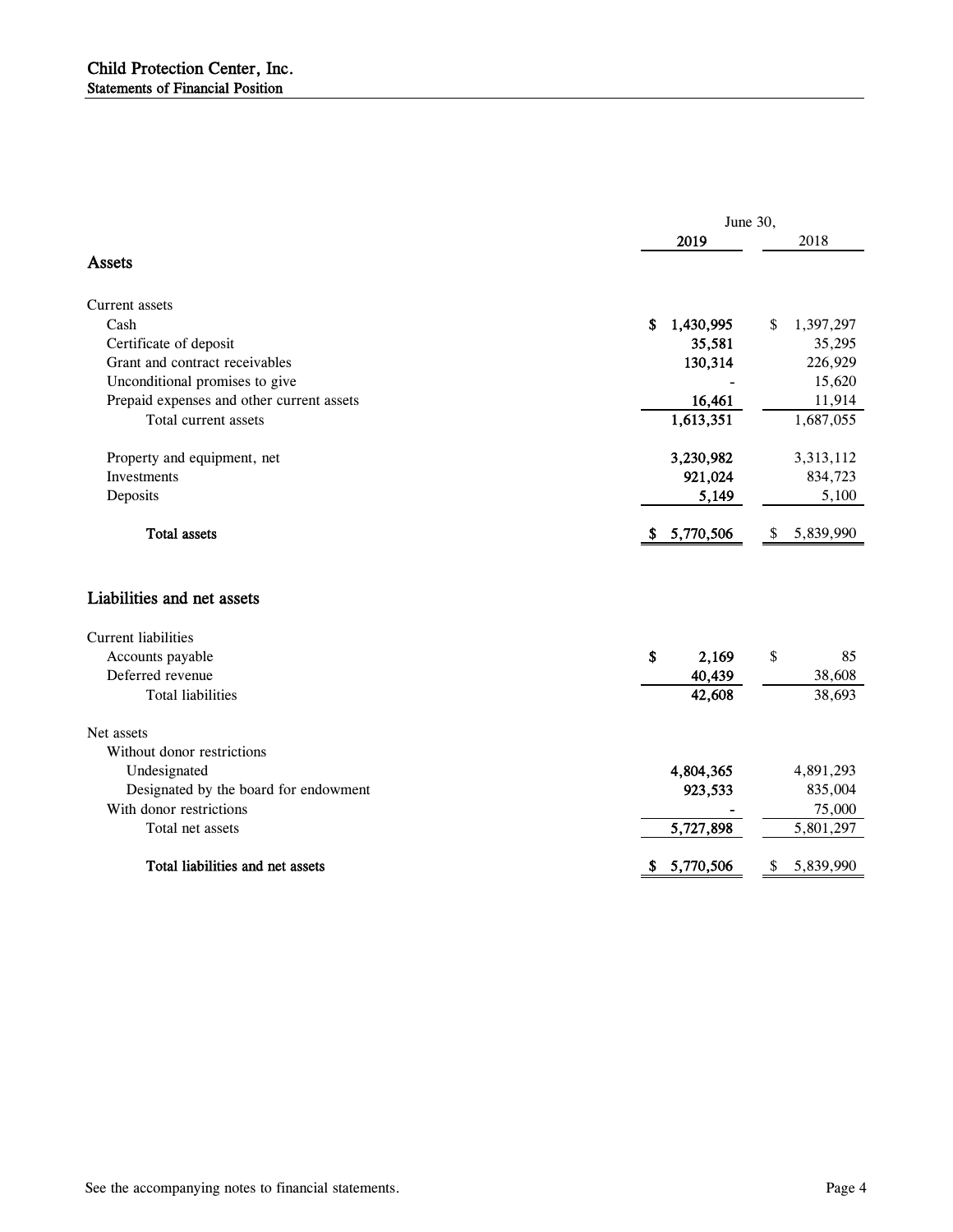|                                                            |                                             |                                                                      |              | Summarized<br>Comparative                       |
|------------------------------------------------------------|---------------------------------------------|----------------------------------------------------------------------|--------------|-------------------------------------------------|
|                                                            | Net assets<br>without donor<br>restrictions | Year Ended June 30, 2019<br>Net assets<br>with donor<br>restrictions | <b>Total</b> | <b>Totals</b><br>Year Ended<br>June 30,<br>2018 |
| Revenues and support                                       |                                             |                                                                      |              |                                                 |
| Federal and state contracts                                | \$1,048,808                                 | \$                                                                   | \$1,048,808  | \$1,089,222                                     |
| County government grants                                   | 264,682                                     |                                                                      | 264,682      | 241,107                                         |
| United Way                                                 | 54,377                                      |                                                                      | 54,377       | 52,268                                          |
| Foundations and private grants                             | 176,256                                     |                                                                      | 176,256      | 334,906                                         |
| Contributions                                              | 375,653                                     |                                                                      | 375,653      | 434,899                                         |
| Investment return, net                                     | 47,796                                      |                                                                      | 47,796       | 29,630                                          |
| Special events, net of special event expenses of \$146,971 | 414,277                                     |                                                                      | 414,277      | 358,249                                         |
| Other                                                      | 10,561                                      |                                                                      | 10,561       | 13,923                                          |
| Client fees                                                | 26,108                                      |                                                                      | 26,108       | 21,587                                          |
| Net assets released from restrictions                      | 75,000                                      | (75,000)                                                             |              |                                                 |
| Total revenues and support                                 | 2,493,518                                   | (75,000)                                                             | 2,418,518    | 2,575,791                                       |
| Expenses                                                   |                                             |                                                                      |              |                                                 |
| Program services                                           |                                             |                                                                      |              |                                                 |
| Intervention                                               | 1,075,463                                   |                                                                      | 1,075,463    | 1,028,221                                       |
| Prevention and education                                   | 319,233                                     |                                                                      | 319,233      | 269,580                                         |
| Treatment                                                  | 768,458                                     |                                                                      | 768,458      | 736,809                                         |
| Total program services                                     | 2,163,154                                   |                                                                      | 2,163,154    | 2,034,610                                       |
| Supporting services                                        |                                             |                                                                      |              |                                                 |
| General                                                    | 160,880                                     |                                                                      | 160,880      | 157,671                                         |
| Fundraising                                                | 167,883                                     |                                                                      | 167,883      | 125,440                                         |
| Total supporting services                                  | 328,763                                     |                                                                      | 328,763      | 283,111                                         |
| Total expenses                                             | 2,491,917                                   |                                                                      | 2,491,917    | 2,317,721                                       |
| Change in net assets                                       | 1,601                                       | (75,000)                                                             | (73, 399)    | 258,070                                         |
| Net assets at beginning of year                            | 5,726,297                                   | 75,000                                                               | 5,801,297    | 5,543,227                                       |
| Net assets at end of year                                  | \$5,727,898                                 | \$                                                                   | \$5,727,898  | \$5,801,297                                     |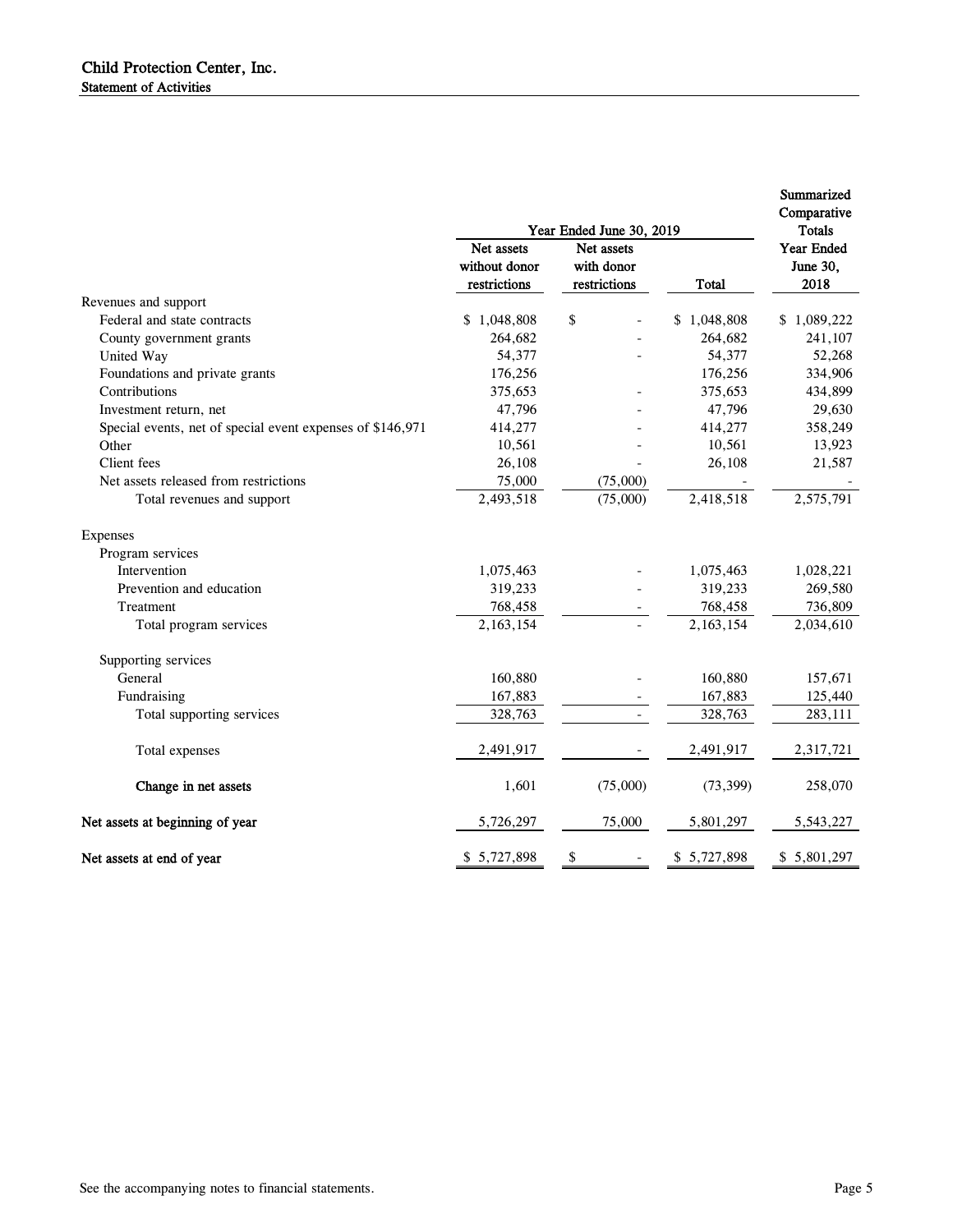|                                                            | Net assets<br>without donor<br>restrictions | Net assets<br>with donor<br>restrictions | <b>Total</b> |
|------------------------------------------------------------|---------------------------------------------|------------------------------------------|--------------|
| Revenues and support                                       |                                             |                                          |              |
| Federal and state contracts                                | \$1,089,222                                 | \$                                       | \$1,089,222  |
| County government grants                                   | 241,107                                     |                                          | 241,107      |
| United Way                                                 | 52,268                                      |                                          | 52,268       |
| Foundations and private grants                             | 259,906                                     | 75,000                                   | 334,906      |
| Contributions                                              | 434,899                                     |                                          | 434,899      |
| Investment return, net                                     | 29,630                                      |                                          | 29,630       |
| Special events, net of special event expenses of \$131,993 | 358,249                                     |                                          | 358,249      |
| Other                                                      | 13,923                                      |                                          | 13,923       |
| Client fees                                                | 21,587                                      |                                          | 21,587       |
| Total revenues and support                                 | 2,500,791                                   | 75,000                                   | 2,575,791    |
| <b>Expenses</b>                                            |                                             |                                          |              |
| Program services                                           |                                             |                                          |              |
| Intervention                                               | 1,028,221                                   |                                          | 1,028,221    |
| Prevention and education                                   | 269,580                                     |                                          | 269,580      |
| Treatment                                                  | 736,809                                     |                                          | 736,809      |
| Total program services                                     | 2,034,610                                   |                                          | 2,034,610    |
| Supporting services                                        |                                             |                                          |              |
| General                                                    | 157,671                                     |                                          | 157,671      |
| Fundraising                                                | 125,440                                     |                                          | 125,440      |
| Total supporting services                                  | 283,111                                     |                                          | 283,111      |
| Total expenses                                             | 2,317,721                                   |                                          | 2,317,721    |
| Change in net assets                                       | 183,070                                     | 75,000                                   | 258,070      |
| Net assets at beginning of year                            | 5,543,227                                   |                                          | 5,543,227    |
| Net assets at end of year                                  | \$ 5,726,297                                | 75,000<br>\$                             | \$5,801,297  |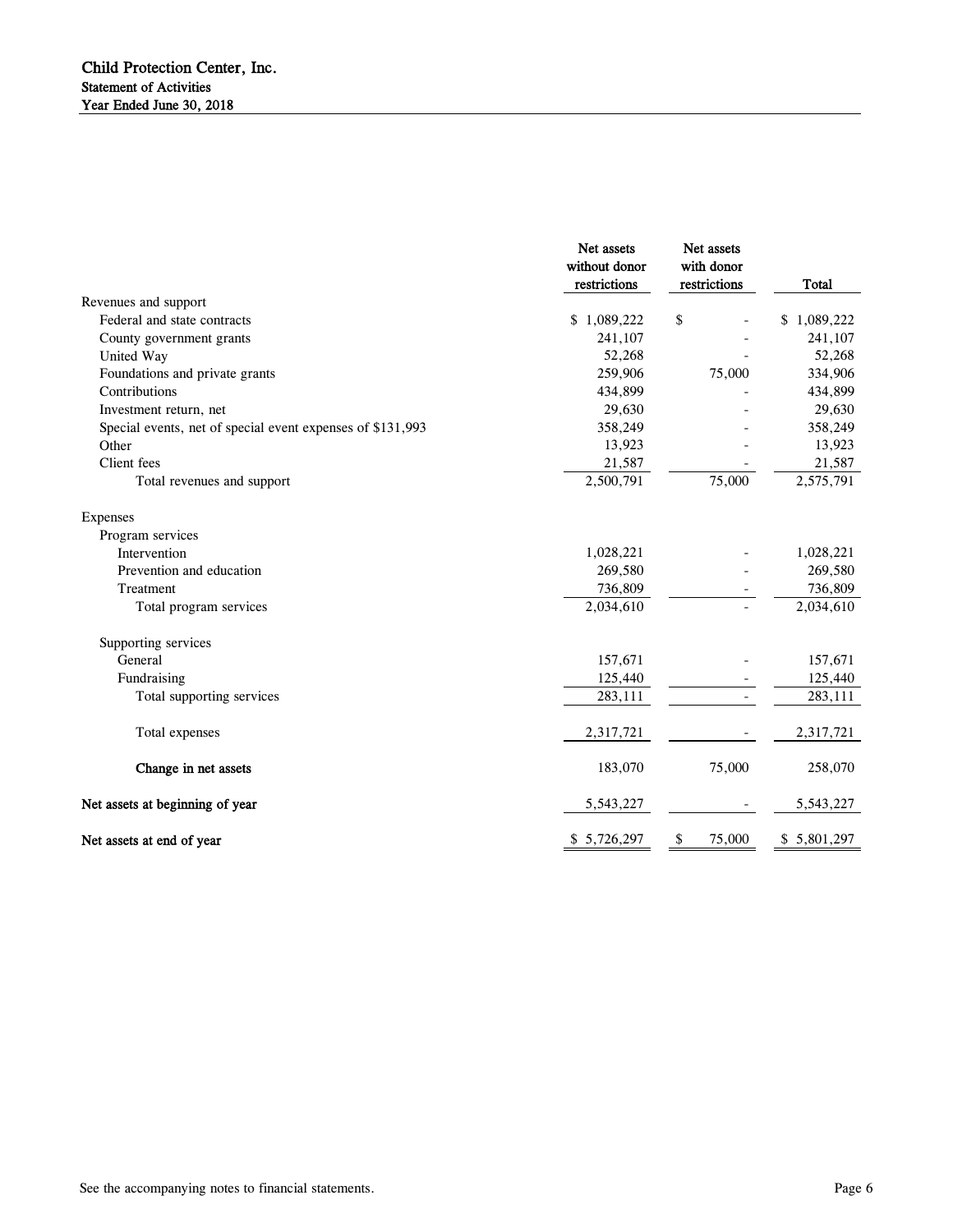#### Child Protection Center, Inc. Statement of Functional Expenses Year Ended June 30, 2019

|                                   | Program         |               |                  |               |                |                          |                 |
|-----------------------------------|-----------------|---------------|------------------|---------------|----------------|--------------------------|-----------------|
|                                   |                 | Prevention    |                  | Total         | <b>General</b> |                          | Total           |
|                                   | Intervention    | and Education | <b>Treatment</b> | Program       | Support        | Fundraising              | <b>Expenses</b> |
| Personnel and contractual         |                 |               |                  |               |                |                          |                 |
| Program directors/coordinator     | \$<br>413,979   | 160,087<br>\$ | \$<br>61,055     | 635,121<br>\$ | \$             | \$                       | \$<br>635,121   |
| Administrative/clerical           | 110,843         | 27,119        | 112,138          | 250,100       | 33,288         | 130,531                  | 413,919         |
| Medical/psychological/therapist   | 102,443         |               | 256,901          | 359,344       |                |                          | 359,344         |
| Accountant                        | 58,174          | 17,490        | 40,684           | 116,348       | 13,085         |                          | 129,433         |
| Fringe benefits and payroll taxes | 142,045         | 47,267        | 106,485          | 295,797       | 8,749          | 24,078                   | 328,624         |
| Total personnel and contractual   | 827,484         | 251,963       | 577,263          | 1,656,710     | 55,122         | 154,609                  | 1,866,441       |
| Other expenses                    |                 |               |                  |               |                |                          |                 |
| Audit                             | 8,901           | 2,225         | 7,788            | 18,914        | 3,928          |                          | 22,842          |
| Bank and credit card fees         |                 |               |                  |               | 1,873          |                          | 1,873           |
| Payroll related expenses          | 10,751          | 4,031         | 9,407            | 24,189        | 2,688          |                          | 26,877          |
| Equipment rental and maintenance  | 16,025          | 4,981         | 11,976           | 32,982        | 4,873          | 3,000                    | 40,855          |
| Advertising and promotion         | 3,011           | 4,621         | 2,678            | 10,310        | 3,082          | 1,009                    | 14,401          |
| Travel and conferences            | 16,634          | 8,829         | 19,272           | 44,735        | 1,070          | 3,749                    | 49,554          |
| Occupancy                         | 44,927          |               | 21,150           | 66,077        |                | $\overline{\phantom{a}}$ | 66,077          |
| Telephone                         | 9,013           | 1,559         | 4,978            | 15,550        | 1,276          | 150                      | 16,976          |
| Supplies, office and postage      | 16,176          | 2,818         | 13,401           | 32,395        | 4,031          | 2,314                    | 38,740          |
| Printing and materials            | 8,249           | 15,253        | 11,465           | 34,967        | 866            | 900                      | 36,733          |
| Insurance                         | 14,438          | 4,041         | 11,996           | 30,475        | 4,816          | 85                       | 35,376          |
| Meals and entertainment           | 1,984           | 508           | 444              | 2,936         | 1,409          | 951                      | 5,296           |
| Dues and subscriptions            | 1,147           | 1,245         | 1,534            | 3,926         | 349            | 450                      | 4,725           |
| Miscellaneous                     | 615             | 69            | 662              | 1,346         | 1,032          | 114                      | 2,492           |
| Depreciation                      | 33,970          | 8,493         | 46,811           | 89,274        | 61,037         | $\overline{\phantom{a}}$ | 150,311         |
| Building expense                  | 57,280          | 7,747         | 23,369           | 88,396        | 12,269         | 67                       | 100,732         |
| Professional fees                 | 4,858           | 850           | 4,264            | 9,972         | 1,159          | 485                      | 11,616          |
| Total other expenses              | 247,979         | 67,270        | 191,195          | 506,444       | 105,758        | 13,274                   | 625,476         |
| <b>Total functional expenses</b>  | 1,075,463<br>S. | 319,233<br>\$ | 768,458<br>S.    | \$2,163,154   | 160,880        | 167,883                  | \$2,491,917     |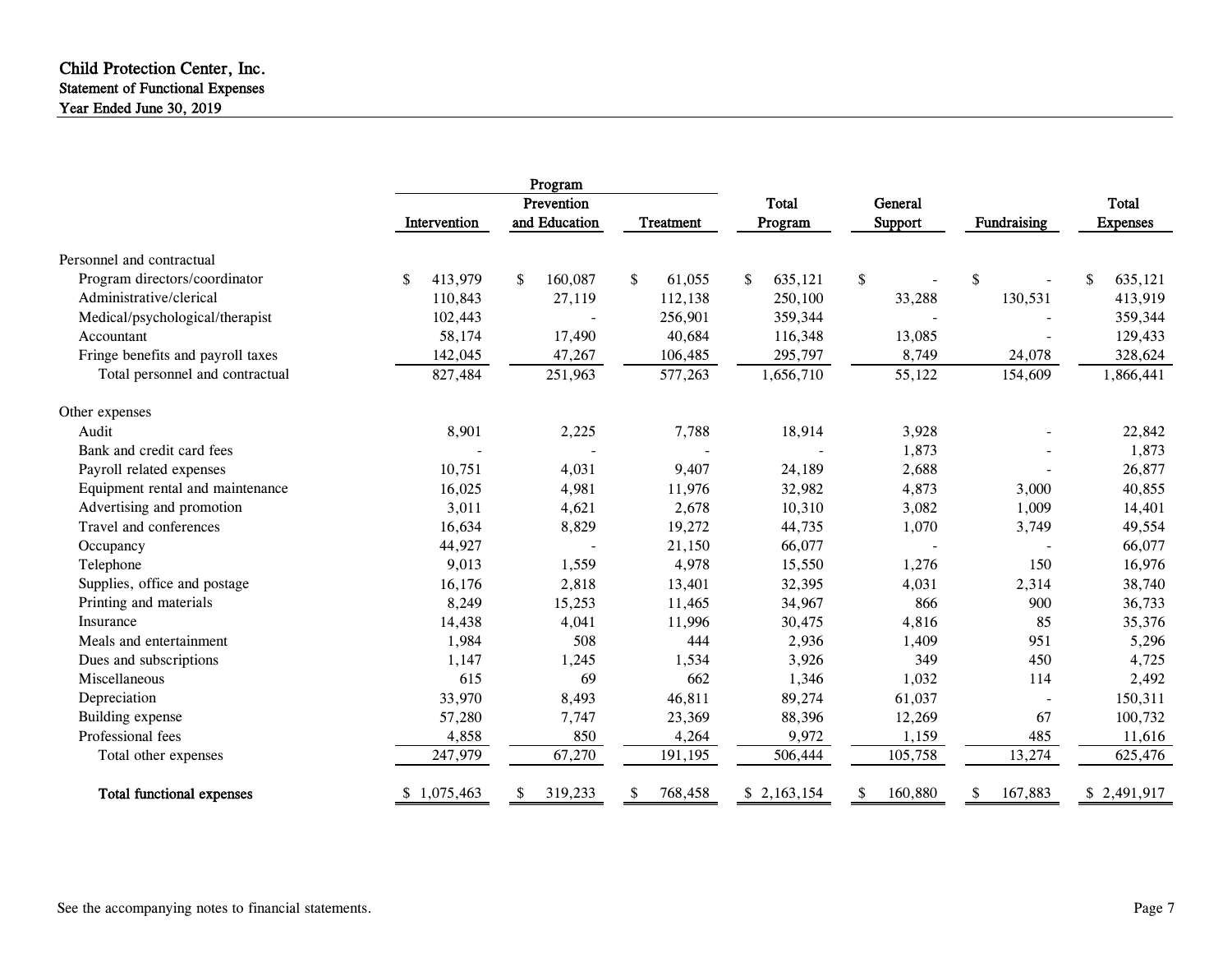### Child Protection Center, Inc. Statement of Functional Expenses Year Ended June 30, 2018

|                                   | Program       |                             |              |                  |                    |                          |                                 |
|-----------------------------------|---------------|-----------------------------|--------------|------------------|--------------------|--------------------------|---------------------------------|
|                                   | Intervention  | Prevention<br>and Education | Treatment    | Total<br>Program | General<br>Support | Fundraising              | <b>Total</b><br><b>Expenses</b> |
| Personnel and contractual         |               |                             |              |                  |                    |                          |                                 |
| Program directors/coordinator     | \$<br>401,365 | 137,662<br>\$               | \$<br>61,144 | 600,171<br>\$    | \$                 | \$                       | 600,171<br>\$                   |
| Administrative/clerical           | 115,546       | 27,110                      | 113,844      | 256,500          | 32,330             | 89,621                   | 378,451                         |
| Medical/psychological/therapist   | 92,899        |                             | 243,489      | 336,388          |                    |                          | 336,388                         |
| Accountant                        | 56,964        | 16,570                      | 40,392       | 113,926          | 12,877             |                          | 126,803                         |
| Fringe benefits and payroll taxes | 132,526       | 41,607                      | 97,974       | 272,107          | 6,897              | 25,475                   | 304,479                         |
| Total personnel and contractual   | 799,300       | 222,949                     | 556,843      | 1,579,092        | 52,104             | 115,096                  | 1,746,292                       |
| Other expenses                    |               |                             |              |                  |                    |                          |                                 |
| Audit                             | 10,069        | 2,238                       | 7,831        | 20,138           | 2,329              |                          | 22,467                          |
| Bank and credit card fees         |               |                             |              |                  | 1,773              |                          | 1,773                           |
| Payroll related expenses          | 10,172        | 3,747                       | 8,857        | 22,776           | 2,531              |                          | 25,307                          |
| Equipment rental and maintenance  | 11,788        | 3,869                       | 11,076       | 26,733           | 4,291              | 4,907                    | 35,931                          |
| Advertising and promotion         | 3,795         | 1,678                       | 3,215        | 8,688            | 2,358              | 770                      | 11,816                          |
| Travel and conferences            | 18,100        | 3,439                       | 19,209       | 40,748           | 2,744              | 591                      | 44,083                          |
| Occupancy                         | 32,085        |                             | 25,111       | 57,196           |                    |                          | 57,196                          |
| Telephone                         | 9,294         | 841                         | 3,323        | 13,458           | 1,475              | $\overline{a}$           | 14,933                          |
| Supplies, office and postage      | 8,787         | 1,683                       | 6,106        | 16,576           | 3,331              | 1,709                    | 21,616                          |
| Printing and materials            | 17,076        | 3,827                       | 17,331       | 38,234           | 2,014              | 981                      | 41,229                          |
| Insurance                         | 13,332        | 4,122                       | 10,520       | 27,974           | 4,232              |                          | 32,206                          |
| Meals and entertainment           | 2,586         | 670                         | 1,058        | 4,314            | 1,579              | 780                      | 6,673                           |
| Dues and subscriptions            | 1,152         | 237                         | 1,563        | 2,952            | 687                | 133                      | 3,772                           |
| Miscellaneous                     | 708           | 90                          | 609          | 1,407            | 1,731              | 199                      | 3,337                           |
| Depreciation                      | 32,842        | 12,316                      | 41,152       | 86,310           | 59,010             | $\overline{\phantom{a}}$ | 145,320                         |
| Building expense                  | 52,412        | 7,284                       | 21,466       | 81,162           | 11,604             | 31                       | 92,797                          |
| Professional fees                 | 4,723         | 590                         | 1,539        | 6,852            | 3,878              | 243                      | 10,973                          |
| Total other expenses              | 228,921       | 46,631                      | 179,966      | 455,518          | 105,567            | 10,344                   | 571,429                         |
| <b>Total functional expenses</b>  | 1,028,221     | 269,580                     | 736,809      | \$2,034,610      | 157,671            | 125,440                  | \$2,317,721                     |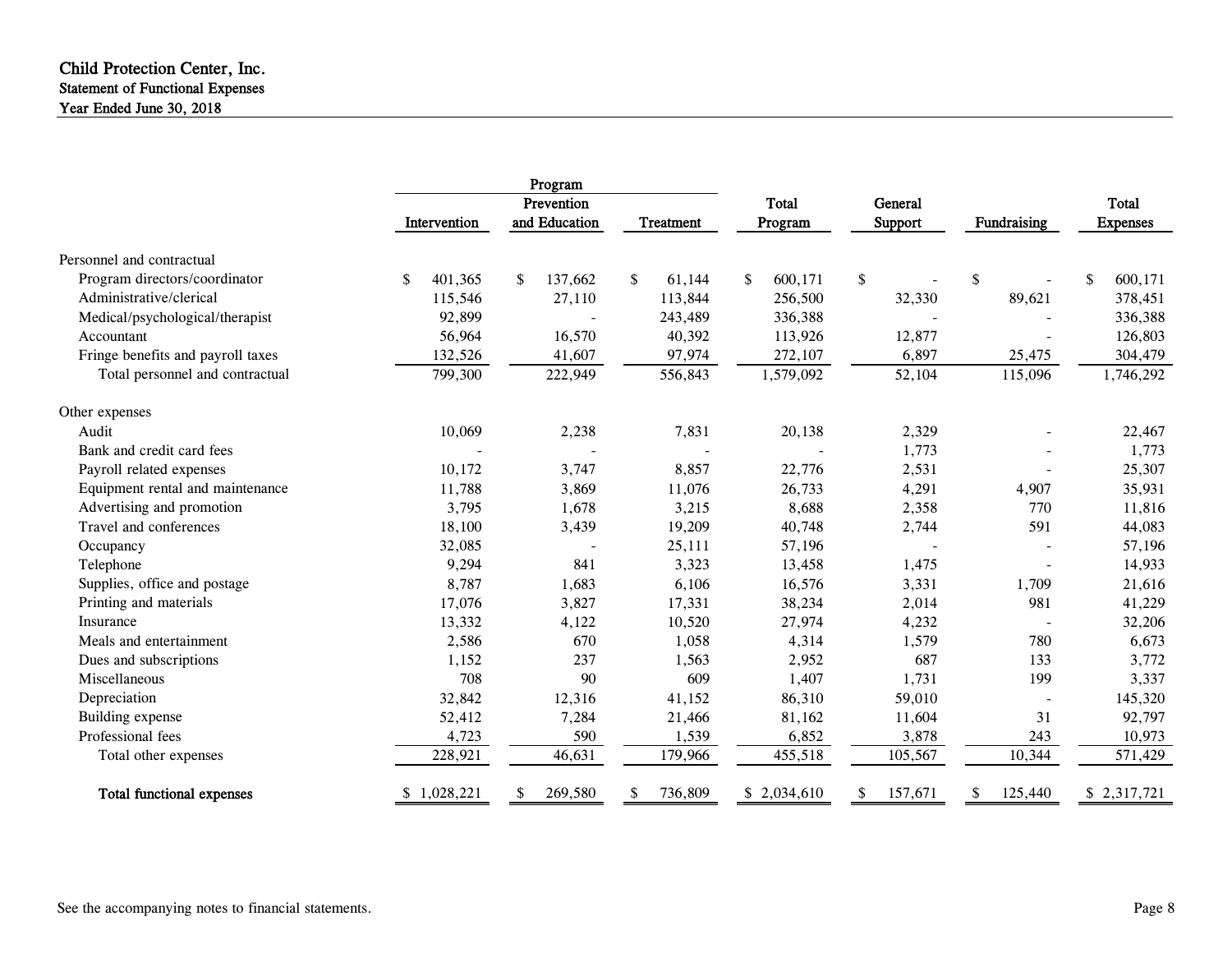|                                               | Year Ended June 30, |            |    |            |  |
|-----------------------------------------------|---------------------|------------|----|------------|--|
|                                               |                     | 2019       |    | 2018       |  |
| Cash flows from operating activities          |                     |            |    |            |  |
| Change in net assets                          | \$                  | (73, 399)  | \$ | 258,070    |  |
| Adjustments to reconcile change in net assets |                     |            |    |            |  |
| to net cash provided by operating activities  |                     |            |    |            |  |
| Depreciation                                  |                     | 150,311    |    | 145,320    |  |
| Realized and unrealized gain on investments   |                     | (205)      |    | (16, 949)  |  |
| Changes in operating assets and liabilities   |                     |            |    |            |  |
| Grant and contract receivables                |                     | 96,615     |    | 9,307      |  |
| Unconditional promises to give                |                     | 15,620     |    | (14, 120)  |  |
| Prepaid expenses and other current assets     |                     | (4, 547)   |    | 15,808     |  |
| Deposits                                      |                     | (49)       |    | 53         |  |
| Accounts payable                              |                     | 2,084      |    | (7,928)    |  |
| Deferred revenue                              |                     | 1,831      |    | (102, 272) |  |
| Net cash provided by operating activities     |                     | 188,261    |    | 287,289    |  |
| Cash flows from investing activities          |                     |            |    |            |  |
| Purchase of property and equipment            |                     | (68, 181)  |    | (95, 129)  |  |
| Net purchases of investments                  |                     | (86,096)   |    | (282, 431) |  |
| Purchase of certificate of deposit            |                     | (286)      |    | (35)       |  |
| Net cash used by investing activities         |                     | (154, 563) |    | (377, 595) |  |
| Net change in cash                            |                     | 33,698     |    | (90, 306)  |  |
| Cash at beginning of year                     |                     | 1,397,297  |    | 1,487,603  |  |
| Cash at end of year                           | \$,                 | 1,430,995  | S, | 1,397,297  |  |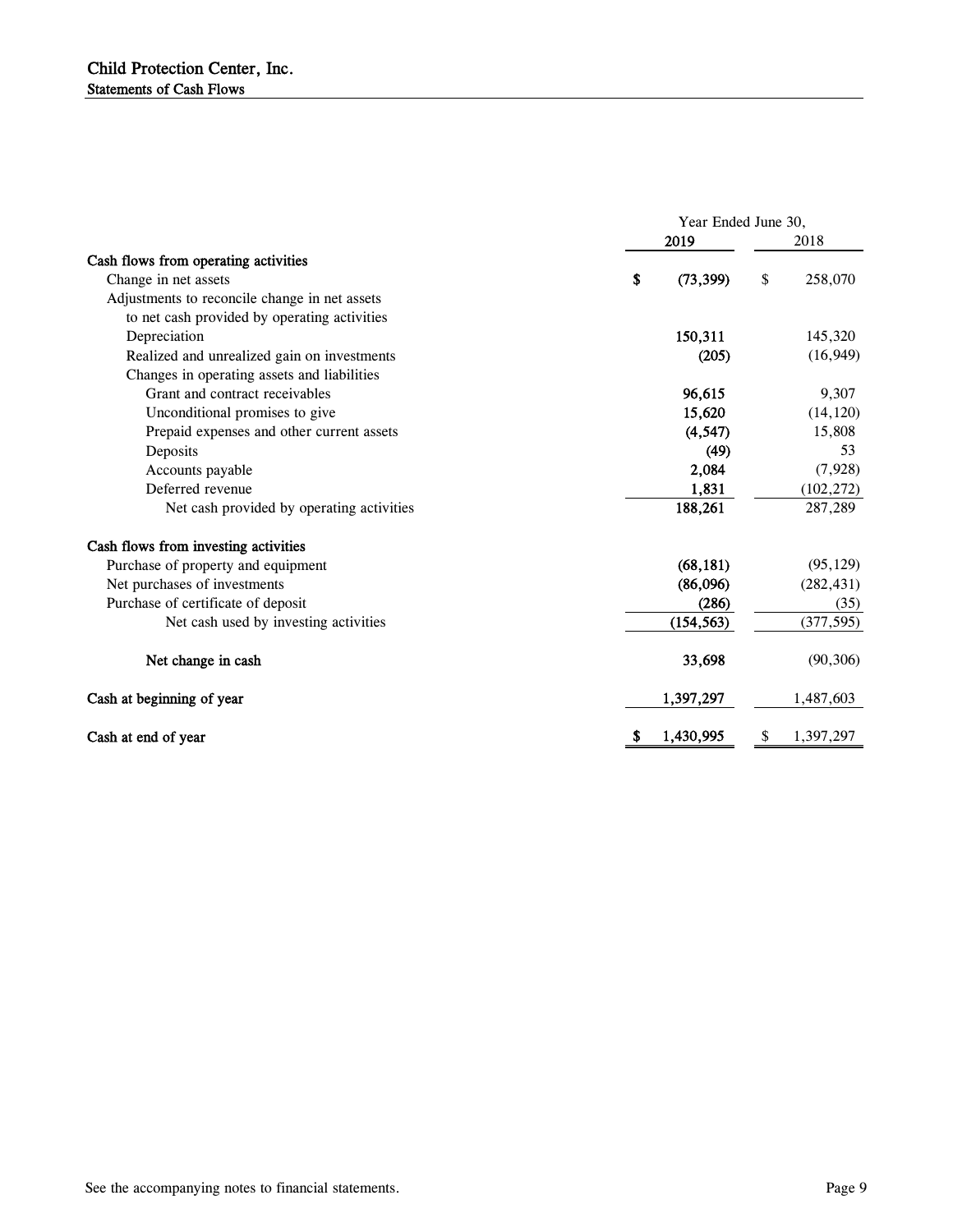## Note A - Description of Organization and Summary of Significant Accounting Policies

#### **Organization**

Child Protection Center, Inc. (Center) is a not-for-profit corporation incorporated on July 15, 1981 and located in Sarasota, Florida. The Center administers a variety of programs with the goal of preventing, intervening in, and treating child abuse consistent with their stated vision: "We envision a community where children are safe from abuse and free to thrive." Services are provided primarily to individuals who reside in the greater Sarasota region of Florida.

#### Basis of Presentation

The accompanying financial statements have been prepared on the accrual basis of accounting in accordance with accounting principles generally accepted in the United States of America.

#### Certificate of Deposit

The certificate of deposit is carried at cost plus accrued interest, which approximates fair value. The certificate has a stated interest rate of 1% and matures in October 2019.

#### Unconditional Promises to Give

Contributions are recognized at their fair value when the donor makes the contribution. The carrying amount of unconditional promises to give is reduced by a valuation allowance that reflects management's best estimate of the amount that will not be collected based on historical experience and an assessment of individual balances. Amounts deemed uncollectible are written off to bad debt expense. Unconditional promises to give at the statement of financial position date are considered collectible by management, and no valuation allowance has been provided as of June 30, 2019 and 2018.

#### Property and Equipment

Property and equipment is carried at cost if purchased or at estimated fair market value at date of receipt if acquired by gift, less accumulated depreciation. Expenditures in excess of \$1,500 with estimated useful lives greater than one year are capitalized.

Depreciation on all property and equipment is calculated by the straight-line method over the estimated useful lives of the assets as follows:

| Buildings and improvements | $12-39$ years |
|----------------------------|---------------|
| Equipment                  | 5-7 years     |
| Furniture                  | 7 years       |
| Playground equipment       | 15 years      |

Expenditures for renewals and improvements that significantly add to the productive capacity or extend the useful life of the asset are capitalized. Expenditures for normal repairs and maintenance are expensed as incurred.

Property acquired with government funds is considered to be owned by the Center while used in the program for which it was purchased or in future authorized programs; however, its disposition and the ownership of any proceeds are subject to applicable regulations.

#### Impairment of Long-Lived Assets

The Center evaluates the recoverability of its buildings and improvements and equipment whenever adverse events or changes in the business climate indicate that the expected undiscounted future cash flows from the related asset may be less than previously anticipated. If the net book value of the related asset exceeds the undiscounted future cash flows of the asset, the carrying amount would be reduced to the present value of its expected future cash flows and an impairment loss would be recognized. Management believes no indication of impairment existed at June 30, 2019 or 2018.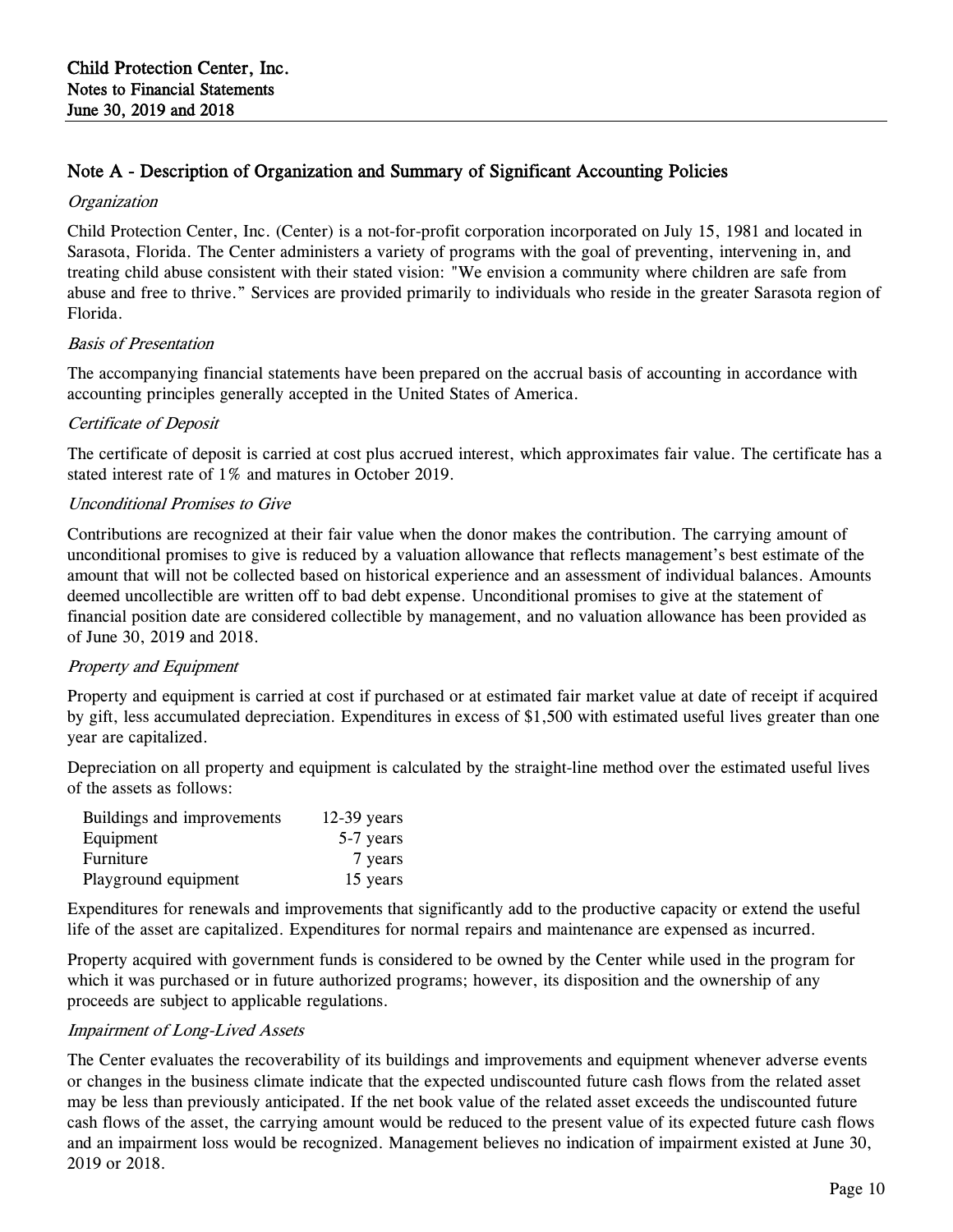#### Investments

Investments are valued at their estimated fair values in the accompanying statements of financial position. Net investment return is reported in the statements of activities and consists of interest and dividend income and realized and unrealized gains and losses. All investments are classified as long-term, as the Center does not intend to use the investments for current operations.

The Center accounts for investments in accordance with Accounting Standards Codification (ASC) 820, Fair Value Measurements and Disclosures, which defines fair value, expands disclosure requirements, and specifies a hierarchy of valuation techniques. The hierarchy is based on whether the significant inputs into the valuation are observable. In determining the level of hierarchy in which the estimate is disclosed, the highest priority is given to unadjusted quoted prices in active markets and the lowest priority to unobservable inputs. The Center measures investments at fair value on a recurring basis.

The following is a brief description of the type of valuation information (inputs) that qualifies a financial asset for each level:

Level 1 - Unadjusted quoted market prices for identical assets or liabilities in active markets which are accessible by the Center.

Level 2 - Observable prices in active markets for similar assets or liabilities. Prices for identical or similar assets or liabilities in markets that are not active. Market inputs that are not directly observable but are derived from or corroborated by observable market data.

Level 3 - Unobservable inputs based on the Center's own judgment as to assumptions a market participant would use, including inputs derived from extrapolation and interpolation that are not corroborated by observable market data.

#### Net Assets

The Center reports information regarding its financial position and activities based on the existence or absence of donor-imposed restrictions. If donor-imposed restrictions are met in the same period the gift or investment income is received, the amount is reported as net assets without donor restriction. Accordingly, net assets of the Center and changes therein are classified and reported as follows:

Net Assets Without Donor Restrictions - Include net assets that are not subject to donor-imposed stipulations. Board-designated net assets consist of net assets designated by the board of directors for a board-designated endowment.

Net Assets With Donor Restrictions - Include gifts subject to donor-imposed restrictions that may or will be met by actions of the Center and/or passage of time. Other net assets are subject to donor-imposed stipulations that they be maintained in perpetuity by the Center. When restrictions expire, net assets with donor restriction are reclassified to net assets without donor restrictions and reported in the statement of activities as net assets released from restriction.

#### Revenue Recognition

Income from government contracts is earned on agreed rates for services provided or reimbursed based on allowable costs expended for program services.

#### Contributions and Recognition of Donor Restrictions

All contributions are considered available for unrestricted use unless specifically restricted by the donor. Contributions that are restricted by the donor are reported as increases in net assets without donor restrictions if the restrictions expire or are otherwise satisfied in the fiscal year in which the contributions are recognized. Contributions received that are designated for future periods or restricted by the donor for specific purposes are reported as net assets with donor restrictions.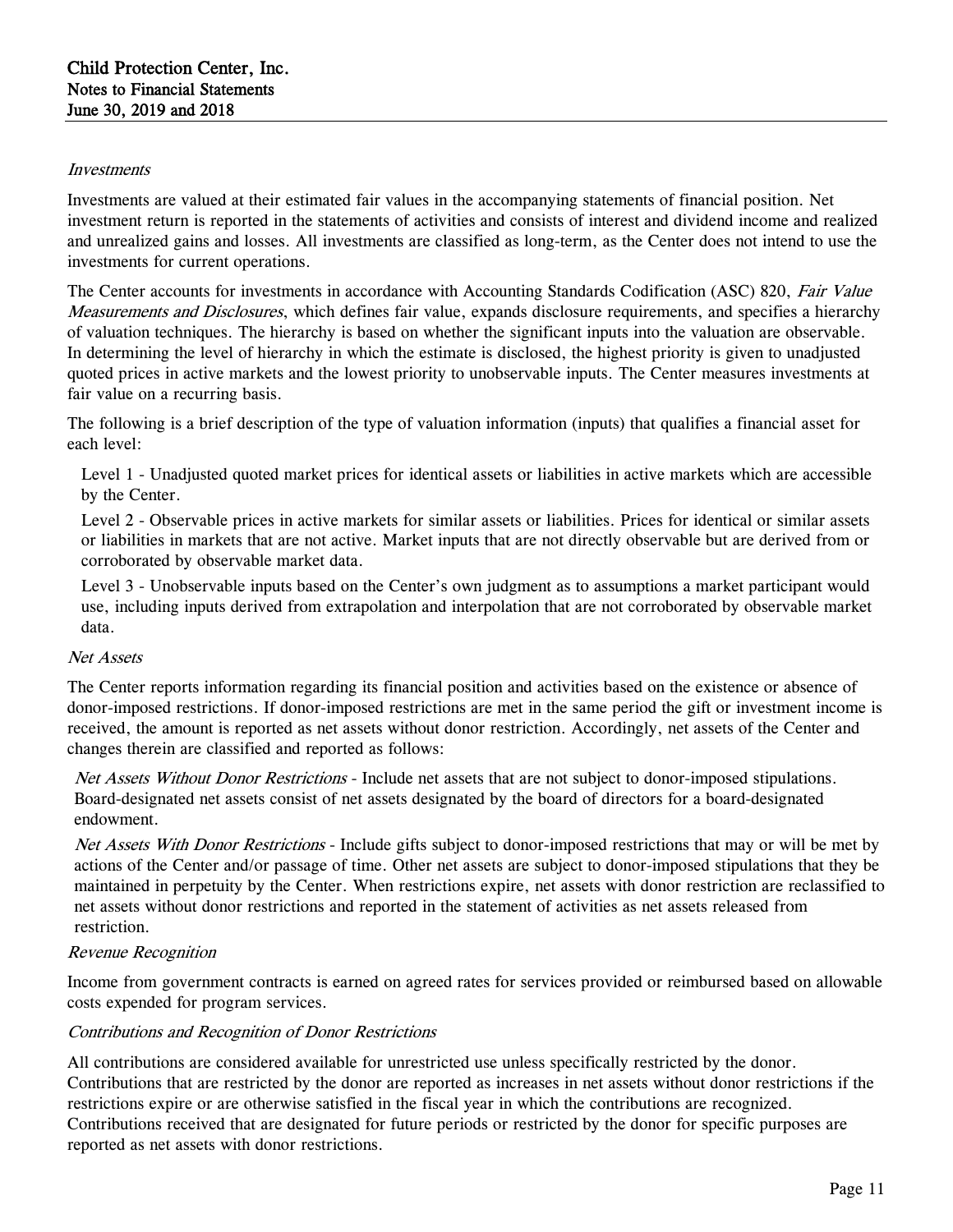When a restriction expires, net assets with donor restriction are reclassified to net assets without donor restrictions and reported in the statement of activities as net assets released from restrictions. The Center does not imply a time restriction on donated long-lived assets unless the donor stipulates a time period for use of the contributed long-lived asset.

### Donated Material and Services

Donations of materials are recorded as support at the estimated fair market value at the date of donation. Donations of services are recorded as support at their estimated fair value if the services received create or enhance nonfinancial assets or the services require specialized skills, are provided by individuals possessing those skills, and would typically need to be purchased if not provided by donation. A number of full and part-time volunteers have made contributions of their time to maintain the Center's programs. The estimated value of this contributed time is not reflected in these financial statements, since these services do not meet recognition requirements.

#### Functional Allocation of Expenses

The cost of providing the various programs and other activities has been summarized on a functional basis in the statements of activities and changes in net assets and detailed in the statements of functional expenses. Expenses that can be identified with a specific program or supporting service are charged directly to that program or service according to their natural classification. Certain other costs have been allocated among the programs and supporting services benefited. Personnel and contractual expenses, audit, payroll related expenses, equipment rental and maintenance, advertising and promotion, travel and conferences, occupancy, telephone, supplies, office and postage, printing and materials, insurance, meals and entertainment, dues and subscriptions, miscellaneous, depreciation, building expense, and professional fees may contain allocations based on time and effort, square footage, and direct charges. Management and general expenses that are not directly allocable are allocated based on their estimated time and effort in each program or supporting service.

#### Income Tax

The Center has been determined to be an organization exempt from income tax under Section  $501(c)(3)$  of the Internal Revenue Code. Income from certain activities not directly related to the Center's tax-exempt purpose is subject to taxation as unrelated business income.

#### Use of Estimates

The preparation of financial statements in conformity with accounting principles generally accepted in the United States of America requires management to make estimates and assumptions that affect certain reported amounts and disclosures. Accordingly, actual results could differ from those estimates.

#### New Accounting Pronouncement

In August 2016, the Financial Accounting Standards Board (FASB) issued ASU 2016-14, *Presentation of Financial* Statements of Not-for-Profit Entities, to improve financial reporting to provide users of financial statements more useful information. The standard is effective for fiscal years beginning after December 15, 2017 (the Center's June 30, 2019 financial statements). This amendment changes presentation and disclosure requirements for not-for-profit entities to provide more relevant information about their resources (and the changes in those resources). This includes qualitative and quantitative disclosure requirements regarding net asset classes, expenses, liquidation, and availability of resources. The Center has adjusted the presentation of these statements accordingly. The ASU has been applied retrospectively to all periods presented.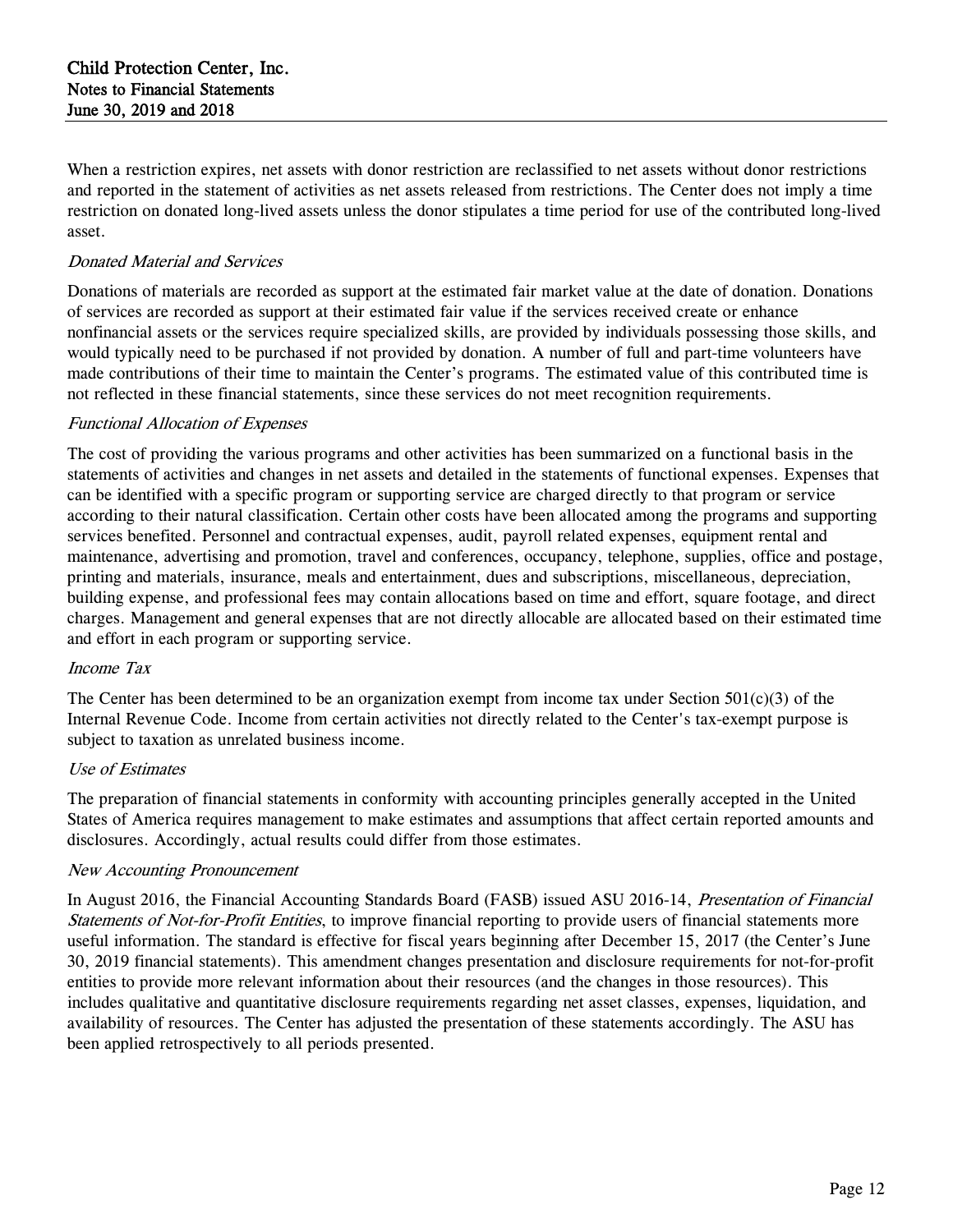#### Recent Accounting Pronouncements

In May 2014, FASB issued ASU 2014-09, *Revenue from Contracts with Customers*, to clarify the principles used to recognize revenue for all entities. Subsequently, in August 2015, FASB issued ASU 2015-14, which delayed the effective date for nonpublic companies to annual periods beginning after December 15, 2018 (the Center's June 30, 2020 financial statements). The Center is currently evaluating the impact adopting this guidance will have on its financial statements.

In June 2018, FASB issued ASUA 2018-08, Clarifying the Scope and the Accounting Guidance for Contributions Received and Contributions Made, to clarify the definition of an exchange transaction and contribution and to clarify accounting for the same. The standard is effective for nonpublic entities for fiscal years beginning after December 15, 2018 (the Center's June 30, 2020 financial statements); early adoption is permitted. The Center is currently evaluating the impact adopting this guidance will have on its financial statements.

In February 2016, FASB issued ASU 2016-02, *Leases*, to increase transparency and comparability among organizations by recognizing lease assets and lease liabilities on the balance sheet and disclosing key information about the leasing arrangements. The amendments are effective for nonpublic companies for fiscal years beginning after December 15, 2019 (the Center's June 30, 2021 financial statements). The Center is currently evaluating the impact adopting this guidance will have on its financial statements.

## Subsequent Events

Management has evaluated all events subsequent to the statement of financial position date of June 30, 2019 through October 15, 2019, which is the date these financial statements were available to be issued. Management has determined that there are no subsequent events that require recognition or disclosure in the accompanying financial statements under the existing guidance.

## Note B - Availability and Liquidity

The following represents the Centers financial assets at June 30:

|                                                                         | 2019        | 2018        |
|-------------------------------------------------------------------------|-------------|-------------|
| Financial assets at year end                                            |             |             |
| Cash                                                                    | \$1,430,995 | \$1,397,297 |
| Certificate of deposit                                                  | 35,581      | 35,295      |
| Grant and contract receivables                                          | 130,314     | 226,929     |
| Promises to give                                                        |             | 15,620      |
| Investments                                                             | 921,024     | 834,723     |
| Total financial assets                                                  | 2,517,914   | 2,509,864   |
| Less amounts not available to be used within one year                   |             |             |
| Net assets with donor restrictions                                      |             | 75,000      |
| Net assets with donor restrictions to be met in less than a year        |             | (75,000)    |
| Board designated endowment                                              | 923,533     | 835,004     |
|                                                                         | 923,533     | 835,004     |
| Financial assets available to meet expenditures over the next 12 months | 504 381     | 674 860     |

et expenditures over the next 12 months

The Center maintains a policy of structuring its financial assets to be available as its general expenditures and other obligations come due. As part of its liquidity plan, excess cash is invested in short-term investments, including CD's, money market funds, fixed income mutual funds, and equity mutual funds.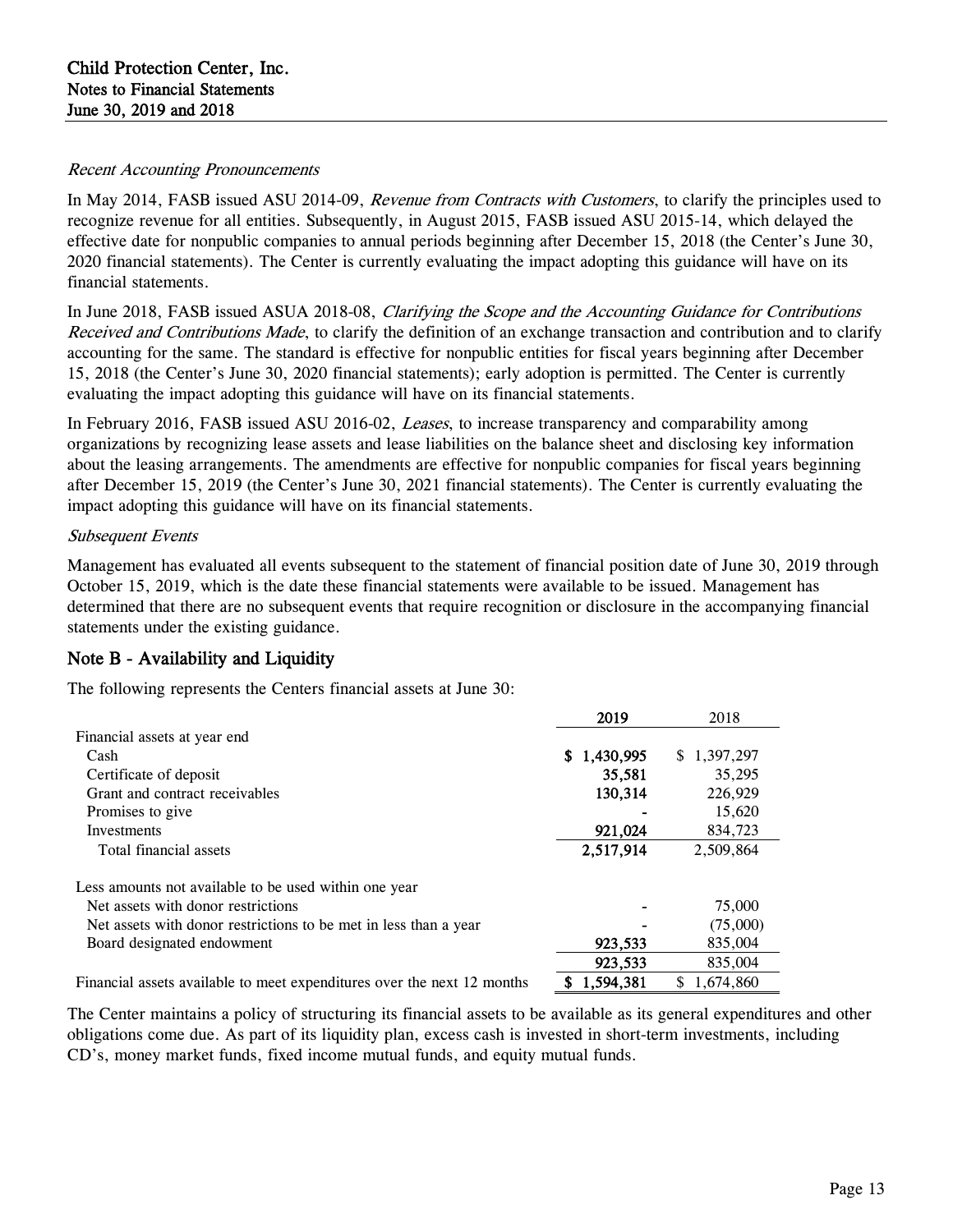The board designated endowment fund was established by the board of directors to provide future support to the Center by providing regular, predictable operating income that will help fill gaps caused by increasing costs, demands, and the possibility of diminishing government support and fluctuating donation and grant revenue. Management expects the principal to be preserved; however, as of June 30, 2019 and 2018, the Center has approximately \$924,000 and 835,000, respectively, in resources that could be available upon approval of the board of directors to provide support for the Center's programs and facilities.

## Note C - Unconditional Promises to Give

Unconditional promises to give of \$0 and \$15,620 at June 30, 2019 and 2018, respectively, are expected to be collected within one year.

## Note D - Property and Equipment

Costs and accumulated depreciation of property and equipment are summarized as follows at June 30:

|                               | 2019        | 2018        |
|-------------------------------|-------------|-------------|
| Building and improvements     | 4,135,597   | 4,085,727   |
| Equipment                     | 427,794     | 409,483     |
| Furniture                     | 179,395     | 179,394     |
| Playground equipment          | 148,376     | 148,377     |
|                               | 4,891,162   | 4,822,981   |
| Less accumulated depreciation | (1,660,180) | (1,509,869) |
|                               | 3,230,982   | 3,313,112   |

## Note E - Investments

A review of fair value hierarchy classifications is conducted on an annual basis. The following table provides information about the Center's investments measured at estimated fair value on a recurring basis as of June 30:

|                   |                                              | Fair Value Measurements Using |           |           |                   |           |              |
|-------------------|----------------------------------------------|-------------------------------|-----------|-----------|-------------------|-----------|--------------|
|                   |                                              | Significant                   |           |           |                   |           |              |
|                   | <b>Quoted Prices</b><br>Significant<br>Other |                               |           |           |                   |           |              |
|                   |                                              |                               | in Active |           | <b>Observable</b> |           | Unobservable |
|                   | Estimated                                    |                               | Markets   |           | Inputs            |           | Inputs       |
|                   | Fair Value                                   |                               | (Level 1) | (Level 2) |                   | (Level 3) |              |
| 2019              |                                              |                               |           |           |                   |           |              |
| Money market fund | \$<br>9,959                                  | \$                            | 9,959     | \$        |                   | \$        |              |
| Mutual funds      |                                              |                               |           |           |                   |           |              |
| Fixed income      | 273,513                                      |                               | 273,513   |           |                   |           |              |
| Equities          | 637,552                                      |                               | 637,552   |           |                   |           |              |
| Total investments | \$<br>921,024                                | \$                            | 921,024   | \$        |                   | \$        |              |
| 2018              |                                              |                               |           |           |                   |           |              |
| Money market fund | \$<br>50,059                                 | \$                            | 50,059    | \$        |                   | \$        |              |
| Mutual funds      |                                              |                               |           |           |                   |           |              |
| Fixed income      | 244,246                                      |                               | 244,246   |           |                   |           |              |
| Equities          | 540,418                                      |                               | 540,418   |           |                   |           |              |
| Total investments | \$<br>834,723                                | \$                            | 834,723   | \$        |                   | \$        |              |

Financial assets classified as Level 1 in the fair value hierarchy include money market funds and mutual funds consisting of fixed income and equities measured at estimated fair value based on quoted market prices on an active market.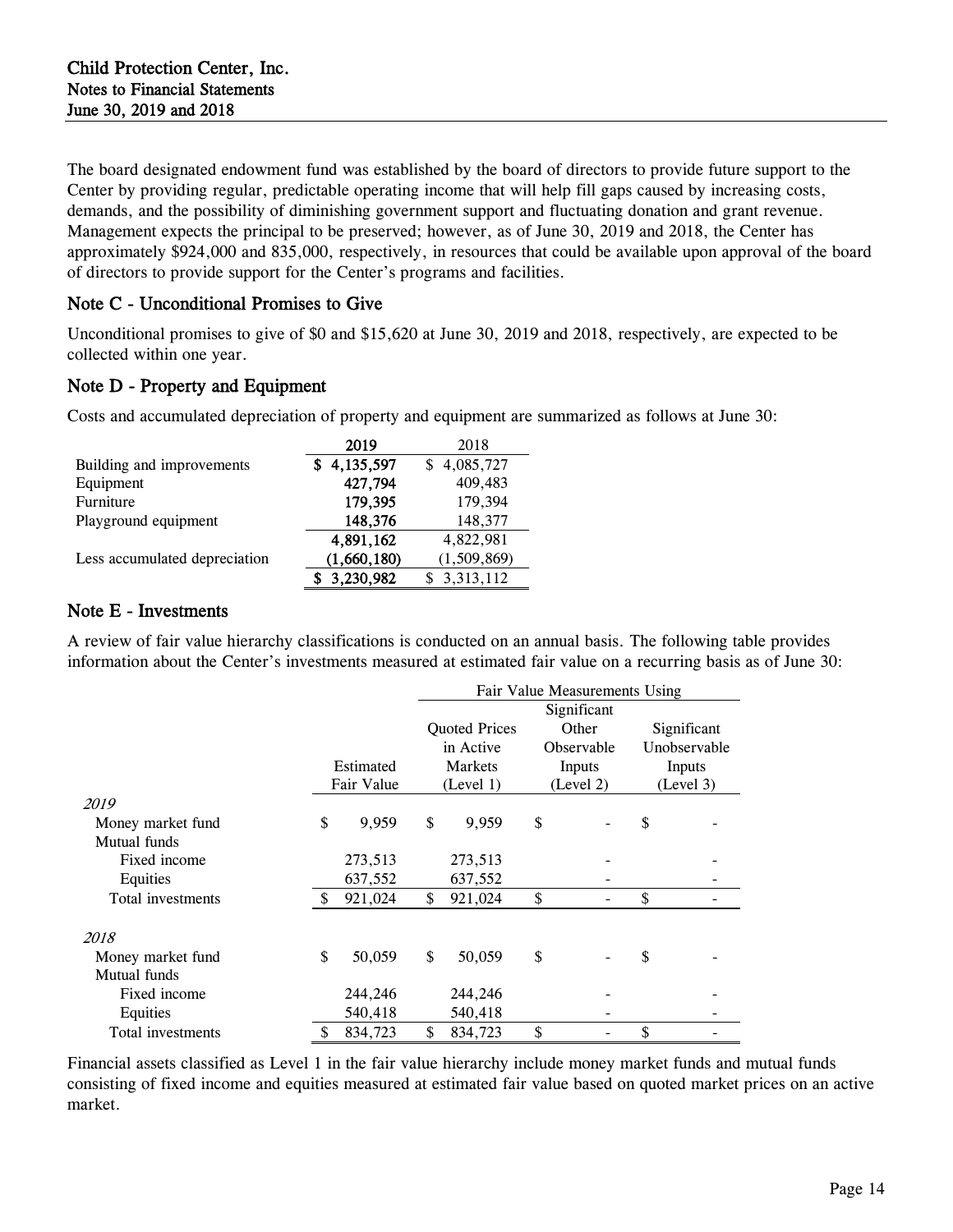Return from investments is summarized as follows for the years ended June 30:

|                              | 2019     | 2018    |
|------------------------------|----------|---------|
| Interest and dividends       | 56,355   | 21,056  |
| Realized and unrealized gain | 205      | 16.949  |
| Investments fees             | (8, 764) | (8,375) |
| Investment return, net       | 47.796   | 29,630  |
|                              |          |         |

## Note F - Revolving Line of Credit

The Center had a secured a revolving line of credit of \$100,000 with a local bank. Borrowings under the credit line carried a variable interest rate (5.5% at June 30, 2018) subject to change based on the banking institution's prime rate index. There was no outstanding balance as of June 30, 2018. The revolving line of credit matured on March 18, 2019.

## Note G - Endowment Funds

The Center's endowment fund (endowment) includes net assets without donor restriction designated for endowment by the board of directors to provide future support to the Center. As required by accounting principles generally accepted in the United States of America, net assets associated with endowment funds are classified and reported based on the existence or absence of donor-imposed restrictions. There are no donor-imposed restrictions on the endowment as of June 30, 2019 and 2018.

The Center considers the following factors in making a determination to appropriate or accumulate endowment funds:

- The duration and preservation of the endowment fund
- The purposes of the Center and the endowment fund
- General economic conditions
- The possible effect of inflation or deflation
- The expected total return from income and the appreciation of investments
- Other resources of the Center
- The investment policy of the Center

## Return Objectives and Risk Parameters

The Center has adopted investment and spending policies for endowment assets that attempt to provide a predictable stream of funding to programs supported by its endowments, while seeking to maintain the purchasing power of endowment assets.

Under these policies, as approved by the board of directors, endowment assets will be invested in a manner that is intended to protect against loss associated with a single security, industry, issuer, or event which focuses on a strategic allocation of portfolio assets across broadly defined financial asset and sub asset categories with varying degrees of risk, return, and return correlation.

## Strategies Employed for Achieving Objectives

To satisfy its long-term, rate-of-return objectives, the Center will rely on a total return strategy whereby investment returns are achieved through both capital appreciation (realized and unrealized) and current yield (interest and dividends). The Center will target a diversified asset allocation.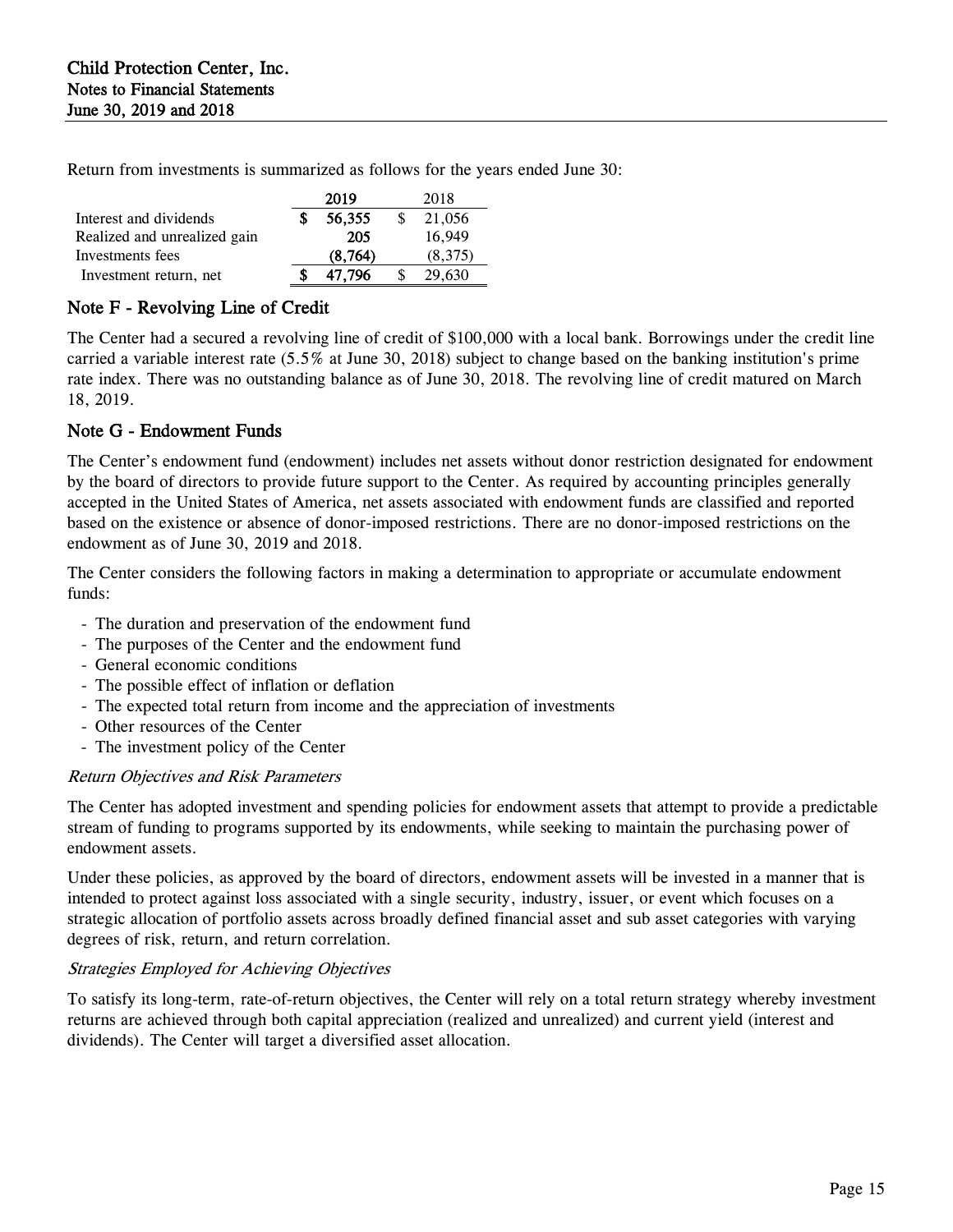## Spending Policy and How the Investment Objectives Relate to Spending Policy

The Center has an overall goal to increase the endowment to approximately \$3 million. Endowment funds shall be used to provide perpetual financial support to the Center.

At the direction of the board of directors, an annual payout of 4% applied to the smoothed, average market value of the endowed assets, to support approved strategic initiatives of the Center will be determined each fiscal year. In addition, a reasonable allocation of general overhead expenses may be charged to the endowment fund as a cost of administration in accordance with the United States generally accepted accounting principles. The allocation must be approved by the board of directors when it makes its annual affirmation of the 4% payout.

The board reserves the right at its discretion to adjust the annual payout amount, but the adjusted payout may not exceed 6% in a given year. The board may approve the adjusted annual payout with a super majority vote. For purposes of this resolution, a "super majority" shall mean more than 3/4 of the members of the board of directors of the Center present at the meeting considering such change. In no event, however, may the board approve an annual payout greater than 6% unless the entire board unanimously approves the resolution to do so, and the resolution is unanimously passed in two board meetings at least 60 days apart.

The board of directors should, in general, and on a long-term basis, only approve a calculated payout ratio percentage, which when adjusted for anticipated expenses and inflation does not exceed the long-term expected return of the endowment's assets. The board believes that this rate will provide sufficient income while preserving principal. In the event the board of directors does not set a payout ratio, no funds from the endowment may be spent until such time as the board affirms a payout ratio.

Endowment net asset composition by type of fund is as follows as of June 30:

|                                  | Net assets<br>without<br>donor<br>restrictions |         | Net assets<br>with donor<br>restrictions |  | Total |         |  |
|----------------------------------|------------------------------------------------|---------|------------------------------------------|--|-------|---------|--|
| 2019                             |                                                |         |                                          |  |       |         |  |
| Donor-restricted endowment funds | S                                              |         | \$                                       |  | \$    |         |  |
| Board-designated endowment funds |                                                | 923,533 |                                          |  |       | 923,533 |  |
|                                  |                                                | 923,533 | \$                                       |  | \$    | 923,533 |  |
| 2018                             |                                                |         |                                          |  |       |         |  |
| Donor-restricted endowment funds | \$                                             |         | \$                                       |  | \$    |         |  |
| Board-designated endowment funds |                                                | 835,004 |                                          |  |       | 835,004 |  |
|                                  |                                                | 835,004 | \$                                       |  | S     | 835,004 |  |

Changes in endowment funds net assets for the years ended June 30 are as follows:

|                                            | Net assets<br>without<br>donor<br>restrictions |         | Net assets<br>with donor<br>restrictions |  | Total |          |  |
|--------------------------------------------|------------------------------------------------|---------|------------------------------------------|--|-------|----------|--|
| 2019                                       |                                                |         |                                          |  |       |          |  |
| Endowment net assets, beginning of year    | S                                              | 835,004 | \$                                       |  | S     | 835,004  |  |
| Changes in endowment funds during the year |                                                |         |                                          |  |       |          |  |
| Contributions                              |                                                | 45,000  |                                          |  |       | 45,000   |  |
| Investment return                          |                                                |         |                                          |  |       |          |  |
| Investment income                          |                                                | 52,088  |                                          |  |       | 52,088   |  |
| Net appreciation                           |                                                | 205     |                                          |  |       | 205      |  |
| Investment fees                            |                                                | (8,764) |                                          |  |       | (8, 764) |  |
| Total investment return, net               |                                                | 43,529  |                                          |  |       | 43,529   |  |
| Endowment net assets, end of year          |                                                | 923,533 | \$                                       |  |       | 923,533  |  |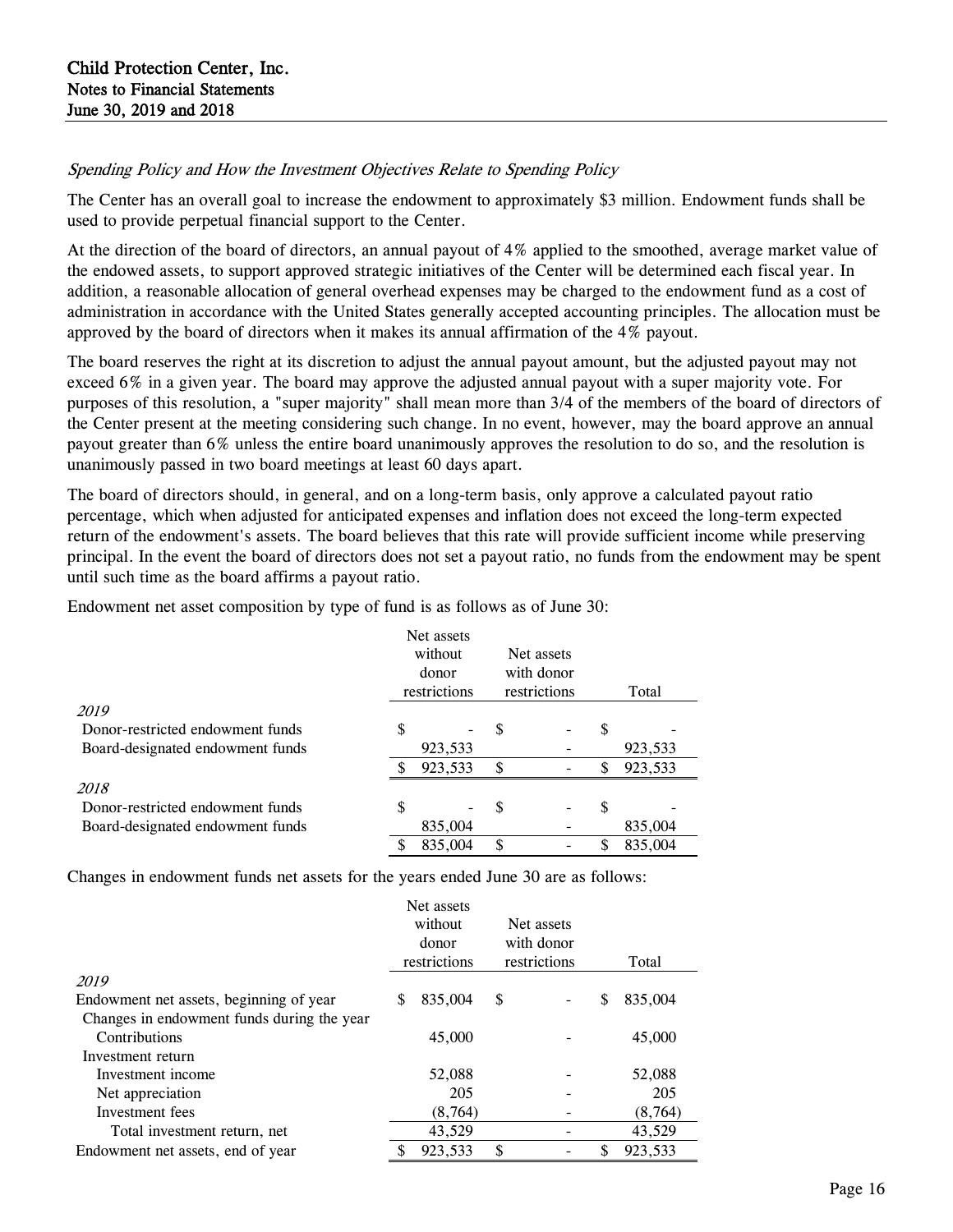|                                            | Net assets<br>without<br>donor<br>restrictions |         | Net assets<br>with donor<br>restrictions |  | Total |         |  |
|--------------------------------------------|------------------------------------------------|---------|------------------------------------------|--|-------|---------|--|
| 2018                                       |                                                |         |                                          |  |       |         |  |
| Endowment net assets, beginning of year    |                                                | 550,632 | \$                                       |  | \$    | 550,632 |  |
| Changes in endowment funds during the year |                                                |         |                                          |  |       |         |  |
| Contributions                              |                                                | 254,742 |                                          |  |       | 254,742 |  |
| Investment return                          |                                                |         |                                          |  |       |         |  |
| Investment income                          |                                                | 21,056  |                                          |  |       | 21,056  |  |
| Net appreciation                           |                                                | 16.949  |                                          |  |       | 16,949  |  |
| Investment fees                            |                                                | (8,375) |                                          |  |       | (8,375) |  |
| Total investment return, net               |                                                | 29,630  |                                          |  |       | 29,630  |  |
| Endowment net assets, end of year          |                                                | 835,004 | \$                                       |  |       | 835,004 |  |

## Note H - Employee Benefit Plan

The Center has a 401(k) salary deferral plan covering substantially all of its employees. The Center makes a discretionary contribution to the plan, presently 7% of an employee's annual salary. For the years ended June 30, 2019 and 2018, the Center made contributions to the plan totaling \$78,922 and \$69,014, respectively.

## Note I - Lease Commitments

The Center leases certain facilities under operating lease agreements varying in length from one to three years and expiring in 2022.

Future minimum lease commitments for noncancelable operating leases are as follows at June 30, 2019:

| Year Ending June 30, |    |           |
|----------------------|----|-----------|
| 2020                 | £. | 60.957    |
| 2021                 |    | 69.988    |
| 2022                 |    | 14,937    |
|                      |    | \$145,882 |
|                      |    |           |

Lease expense for the years ended June 30, 2019 and 2018 was \$66,077 and \$57,196, respectively.

## Note J - Commitments and Contingencies

The Center routinely enters into grant agreements and contracts with government agencies that provide for reimbursement of the eligible direct and indirect costs of providing certain of the Center's program services. The grants and contracts are subject to audit or review and retroactive adjustment based on a final determination by the grantor of eligible reimbursable expenditures. The effect of such adjustments, if any, on the Center's financial statements cannot be determined at this time and no provision has been made for any such adjustment in the accompanying financial statements.

## Note K - Funding and Credit Concentrations

#### Revenues

The Center receives a substantial portion of its support directly from federal, state, and local government agencies or as pass-through government funding awards from other local agencies. Continuation of the Center's program services is greatly dependent upon the continued support of these agencies.

The Center received three grants from federal, state, and county agencies that comprise approximately 49% and 46% of the total revenues for the years ended June 30, 2019 and 2018, respectively.